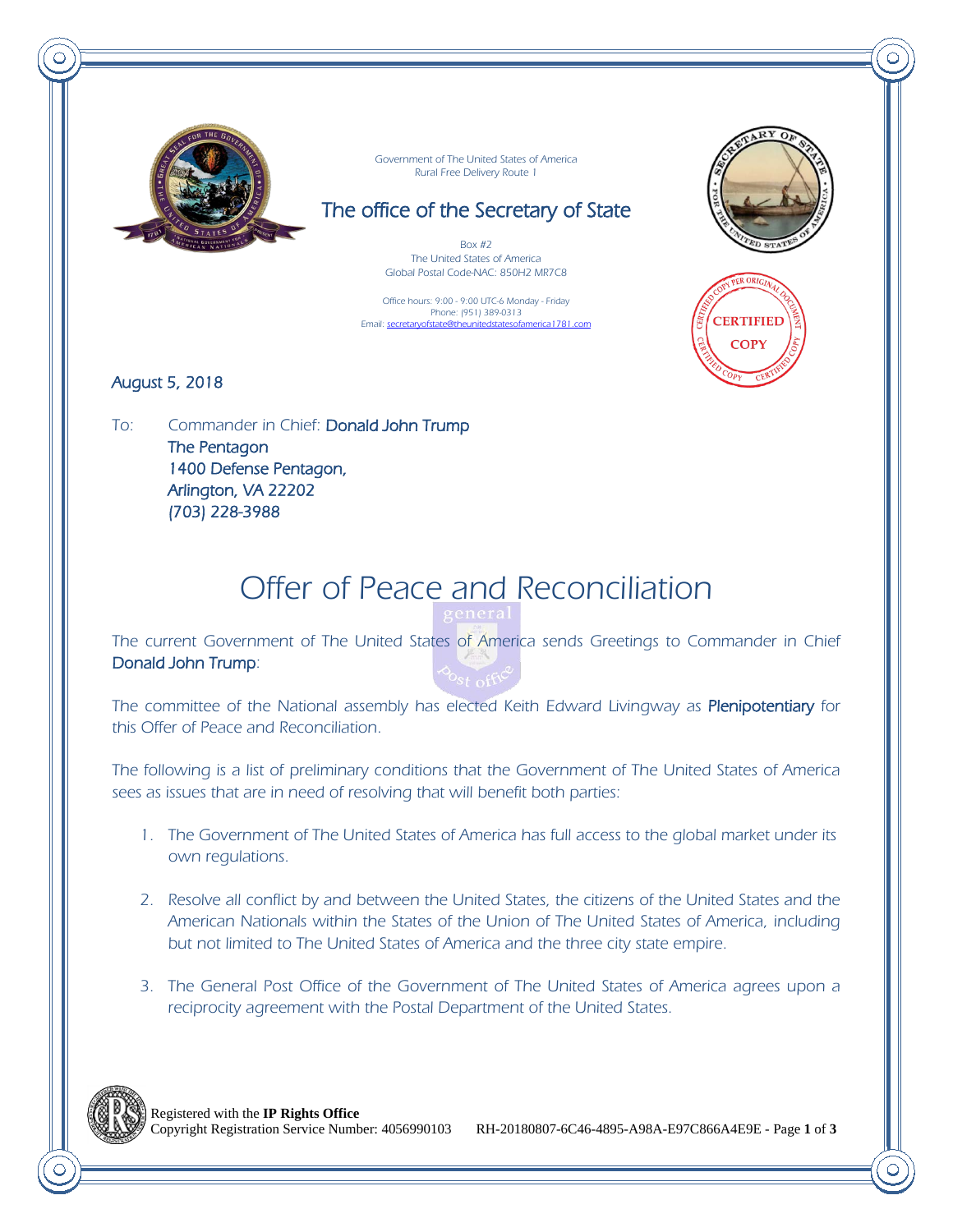4. The United States and the Government of The United States of America agrees to a Treaty of Two Paths under this agreement wherein the States of the Union and the U.S. states share the

expense and responsibility of infrastructure within each jurisdiction wherein each are recognized

as foreign to each other.

5. The- current Government of The United States of America and the States of the Union are welcomed back into the family of Nations and are ready to receive assistance from the United States Military to reconstruct the country thereby making it whole again from the ravages of war.

The Government of The United States of America looks forward to a complete return from war to peace thereby removing the condition of Martial Law from the Civil War implemented against the States of the Union under the United States Military. The proclamation of peace and end to hostilities from its Commander in Chief is required under the Lieber Code, the Law of Nations, the Law of War, the common law of war and Scripture Law.

We look forward to a response from the Commander in Chief of the United States Military and welcome any counter offers that may arise.

#### Plenipotentiary for the Government of The United States of America,

Keith Edward Livingway

Keith Edward Zing





RH-20180807-6C46-4895-A98A-E97C866A4E9E - Page 2 of 3